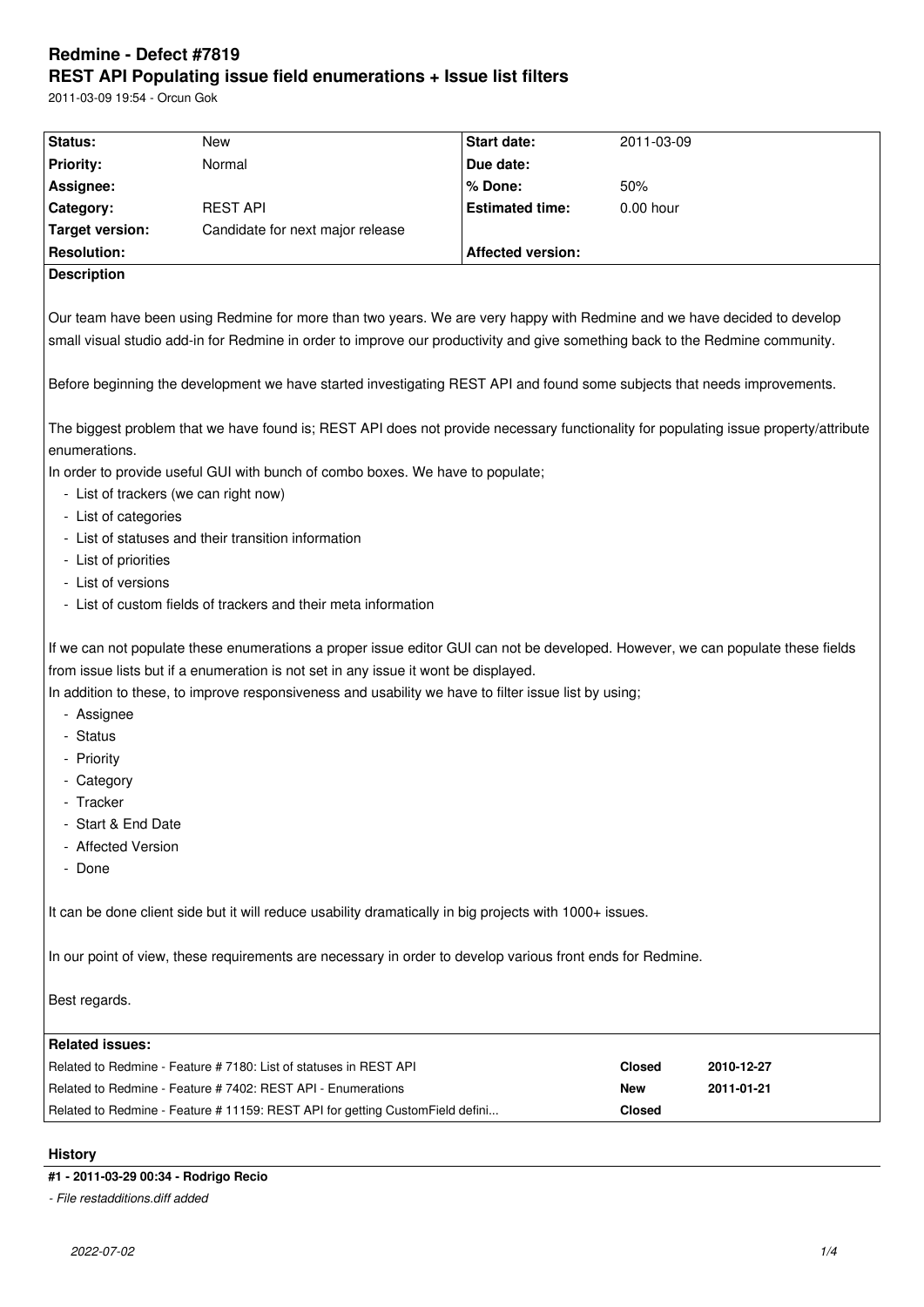This patch contains additions that lists issue statuses and trackers. It does exposes assignable users and versions inside the issue.

#### **#2 - 2011-06-16 07:08 - Bevan Rudge**

*- % Done changed from 0 to 50*

It would be great to get this reviewed and committed.

### **#3 - 2011-06-16 07:18 - Bevan Rudge**

This is related or duplicate of #7180 and/or #4968.

### **#4 - 2011-07-22 12:07 - Jean-Philippe Lang**

#### Bevan Rudge wrote:

*It would be great to get this reviewed and committed.*

#### Quick review:

- your patch makes the tracker and status lists accessible to administrators only
- no tests

#### **#5 - 2011-07-22 12:47 - Etienne Massip**

Jean-Philippe Lang wrote:

 *- your patch makes the tracker and status lists accessible to administrators only*

Actually, lists are already accessible to administrators only (in admin screens) ?

## **#6 - 2011-07-22 13:05 - Jean-Philippe Lang**

Indeed. But if the goal is to let users retrieve trackers and statuses in order to fill an issue form or set filters, it doesn't work.

#### **#7 - 2011-07-22 13:59 - Etienne Massip**

Sure. But it would be illogical to give read-only access to these lists by API and not by application screens, wouldn't it be?

I mean, to keep some consistency, this might be the concern of a second patch which would add a new read access to referential data permission which would also allow direct access to application screens via URLs like /issue\_statuses?

#### **#8 - 2011-07-22 14:55 - Jean-Philippe Lang**

Etienne Massip wrote: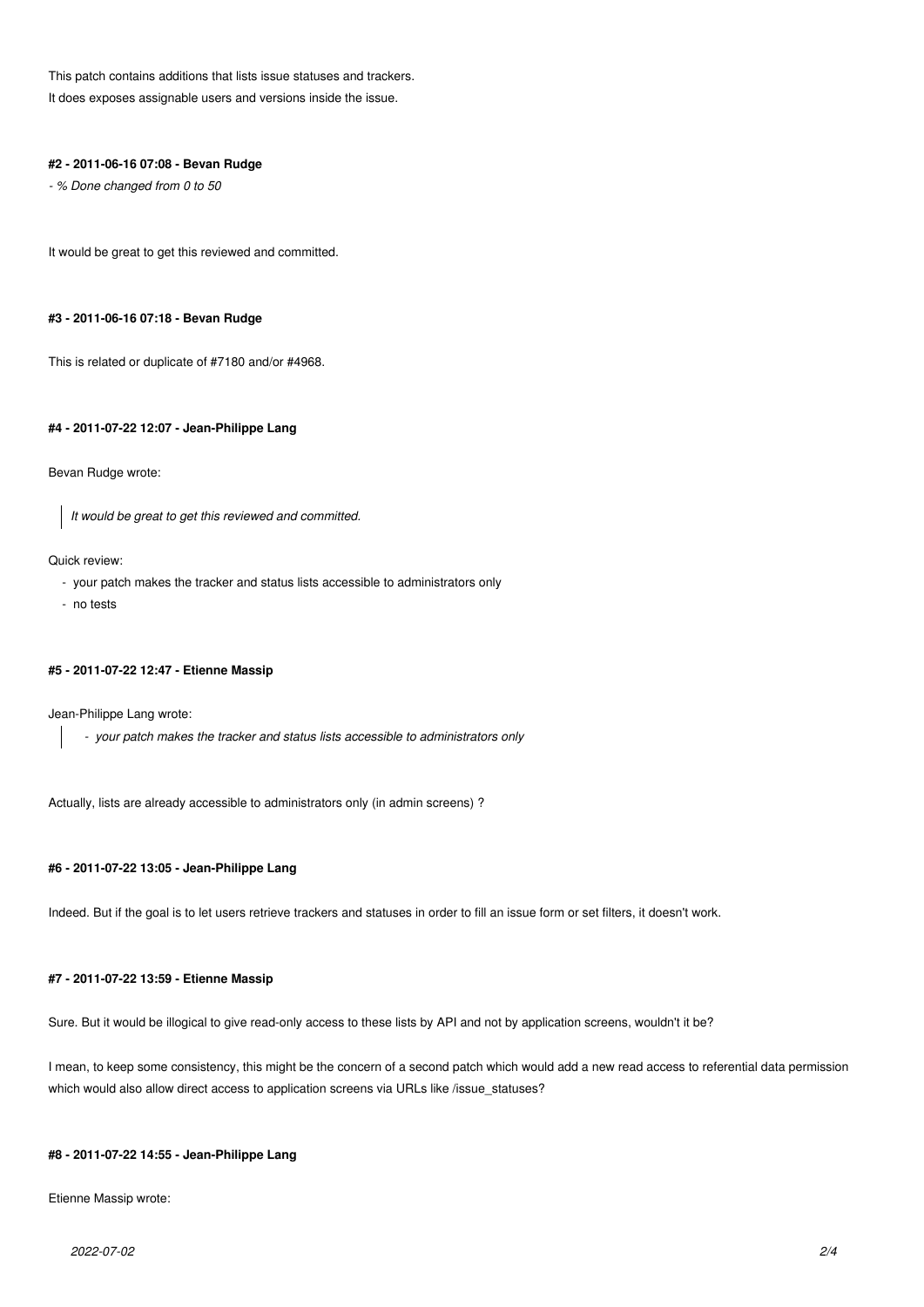*Sure. But it would be illogical to give read-only access to these lists by API and not by application screens, wouldn't it be?*

Not so illogical if you consider that, unlike API users, web users *do not need* to access a simple read-only view of trackers or statuses.

*I mean, to keep some consistency, this might be the concern of a second patch which would add a new read access to referential data permission which would also allow direct access to application screens via URLs like /issue\_statuses?*

Users with a view issues permission already have access to ids/names of all trackers and statuses at /issues (look at the filters). Having a permission to give access to a different *representation* of the same information is far from ideal.

I think that /trackers and /statuses should be open to API calls by non-admin. But what would be the point to have an html view other than for admins?

### **#9 - 2011-07-23 14:38 - Etienne Massip**

Jean-Philippe Lang wrote:

*Users with a view\_issues permission already have access to ids/names of all trackers and statuses at /issues (look at the filters). Having a permission to give access to a different representation* of the same information is far from ideal.

Except that they can view issues of visible projects only, that's not exactly the same representation.

*I think that /trackers and /statuses should be open to API calls by non-admin. But what would be the point to have an html view other than for admins?*

I guess no point, you're right. I was just wondering if it was logical to get a 403 with /issues statuses and the full issue statuses list with /issues\_statuses.xml. That somewhat means handling rights depending upon required format.

Anyway, I'm discussing something that is not very useful, I agree with that.

### **#10 - 2011-07-23 15:32 - Jean-Philippe Lang**

Etienne Massip wrote:

*Except that they can view issues of visible projects only, that's not exactly the same representation.*

Not matter which issues or projects they can see, they can always see the list of **all** statuses and trackers in the filters.

*I guess no point, you're right. I was just wondering if it was logical to get a 403 with /issues\_statuses and the full issue statuses list with /issues\_statuses.xml. That somewhat means handling rights depending upon required format.*

Maybe a 406 would be more appropriate :-)

#### **#11 - 2011-07-23 15:58 - Etienne Massip**